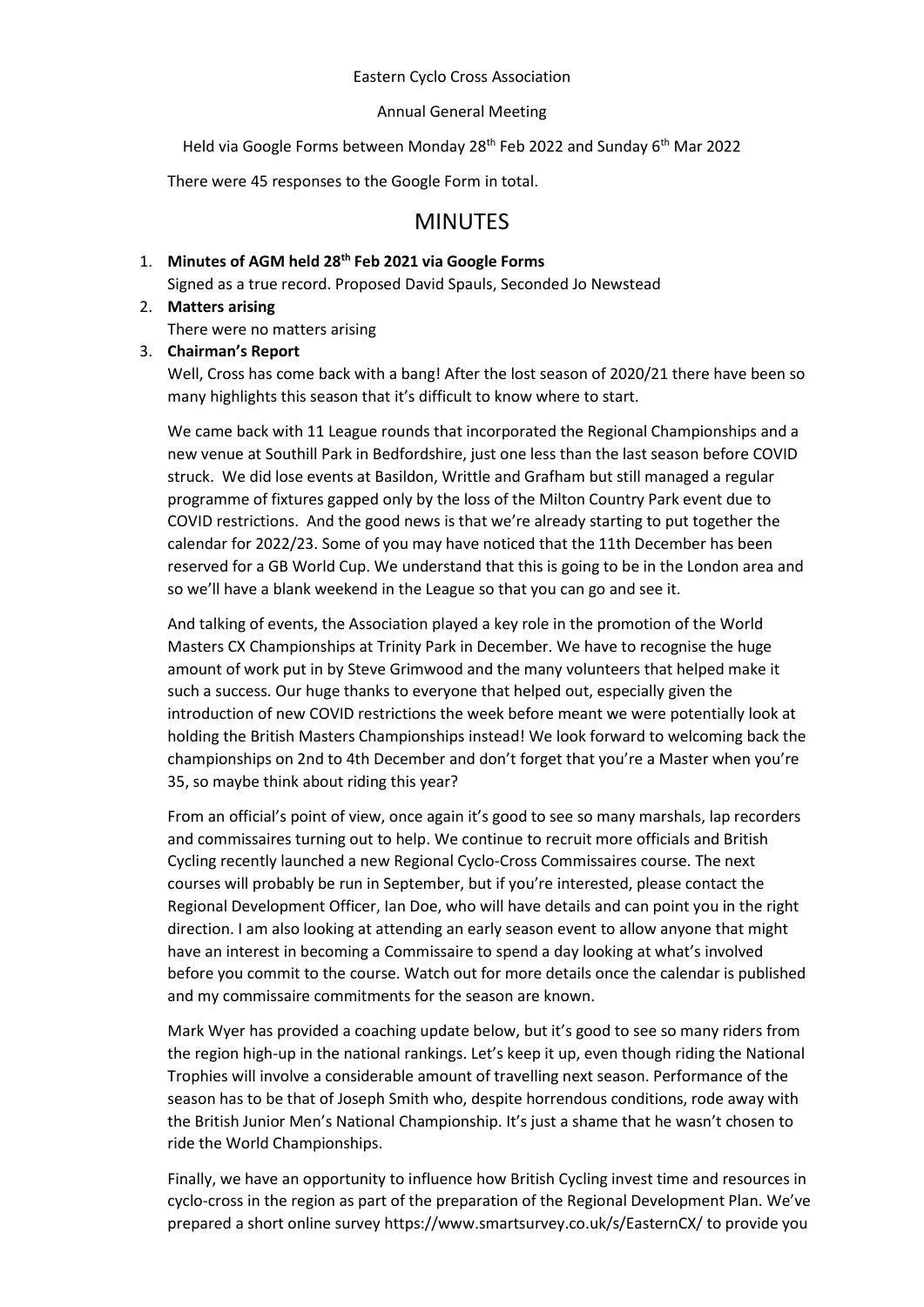with an opportunity to contribute your thoughts and ideas about various aspects of the sport. Please try and find time to contribute. The survey will remain open until 14 March.

Thanks to everyone for your continued support and we look forward to seeing you next season.

Ian Poole

Chair, Eastern Cyclo-Cross Association

#### 4. **Treasurers Report**

See below images for a breakdown of the accounts as at 20 Feb 2022.

Technically the financial year finishes on the 31st August and I would normally report on the position prior to the start of the current season, however, this year I've reported on the position as it is now as there was very little movement in 2020/21 for obvious reasons. The league and association are accounted for separately to make sure that running the league is at least breaking even. In 2020/21 both the association and the league made a small loss due to having no league registrations but still paying for a set of numbers and the BC affiliation and internet costs. We also funded a rider to go to the junior European championships which is something the association is very happy to support. The current situation is extremely good with the league making a profit of ~£2,500 and the association a profit of ~£3,500 and we have an extremely healthy bank balance. We agreed back in 2019 to underwrite the World Masters Championships and although there is a small amount still to pay for we have not had to fund anything to the World Masters and in fact it has made a small profit. I would recommend that league registrations remain at their current level and the committee to discuss how to support organisers and members for the coming season. If there are any questions, please post them in the questions box at the bottom of this form.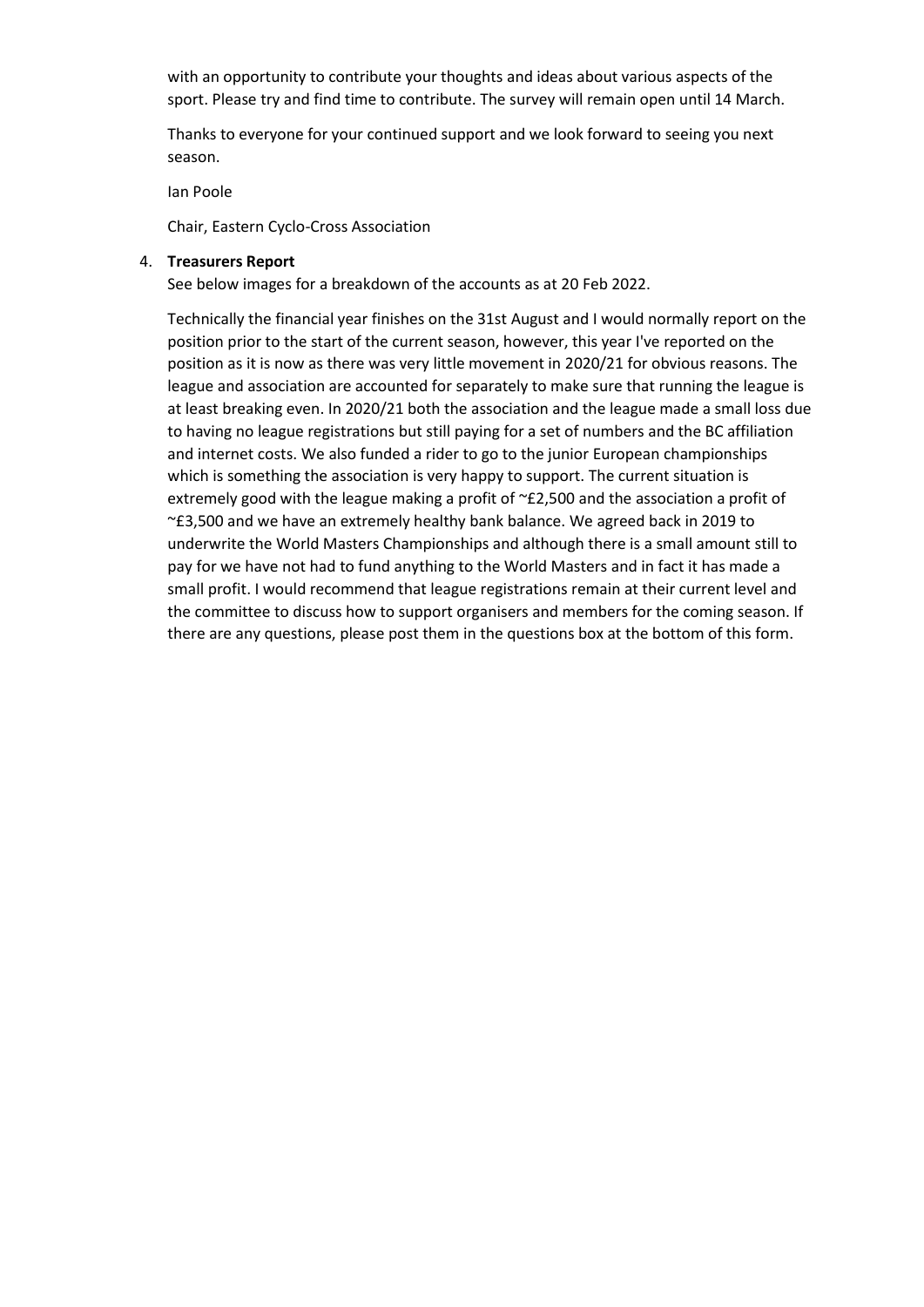# **Eastern Cyclocross League**

|                      |         | Year Ended 31st August 2022 |                              |         |         |
|----------------------|---------|-----------------------------|------------------------------|---------|---------|
| Income               | 2021/22 | 2020/21                     | <b>Expenses</b>              | 2021/22 | 2020/21 |
| League Registrations | 6541.00 |                             | 0.00 Numbers                 | 286.06  | 887.40  |
| U12 Medals           | 252.00  |                             | 0.00 U12 Medals              | 332.20  | 0.00    |
|                      |         |                             | <b>Judging Team Expenses</b> | 2407.68 | 0.00    |
|                      |         |                             | Commissaire Expenses         | 952.40  | 88.80   |
|                      |         |                             | U12 Trophies                 | 0.00    | 0.00    |
|                      |         |                             | League Event Registrations   | 120.00  | 0.00    |
|                      |         |                             | Consumables                  | 3.00    | 0.00    |
|                      |         |                             | <b>BC Affiliation</b>        | 74.00   | 74.00   |
|                      |         |                             | <b>Internet Costs</b>        | 88.45   | 37.18   |
|                      | 6793.00 | 0.00                        |                              | 4263.79 | 1087.38 |
|                      | 2021/22 | 2020/21                     |                              |         |         |
| Income               | 6793.00 | 0.00                        |                              |         |         |
| Expenditure          | 4263.79 | 1087.38                     |                              |         |         |
| Surplus              | 2529.21 | $-1087.38$                  |                              |         |         |
|                      |         |                             |                              |         |         |

# Eastern Cyclocross Association

|                  |          | Year Ended 31st August 2022 |                        |          |         |
|------------------|----------|-----------------------------|------------------------|----------|---------|
| Income           | 2021/22  | 2020/21                     | <b>Expenses</b>        | 2021/22  | 2020/21 |
| <b>BC</b> Levies | 8534.00  |                             | 456.00 Equipment       | 200.84   | 0.00    |
| Area Levies      | 2596.00  |                             | 0.00 BC Levies         | 8534.00  | 456.00  |
| Worlds Masters   | 43905.08 |                             | Committee Expenses     | 0.00     | 0.00    |
|                  |          |                             | Honoraria/Donations    | 0.00     | 115.00  |
|                  |          |                             | Medals/Engaving/Prizes | 120.00   | 0.00    |
|                  |          |                             | Youth Funding          | 0.00     | 0.00    |
|                  |          |                             | Young Rider Funding    | 0.00     | 300.00  |
|                  |          |                             | Worlds Masters         | 42540.68 |         |
|                  |          |                             | Regional Championships | 120.00   |         |
|                  | 55035.08 | 456.00                      |                        | 51515.52 | 871.00  |
|                  | 2021/22  | 2020/21                     |                        |          |         |
| Income           | 55035.08 | 456.00                      |                        |          |         |
| Expenditure      | 51515.52 | 871.00                      |                        |          |         |
| Surplus          | 3519.56  | $-415.00$                   |                        |          |         |

|                                      |          | <b>Balance Sheet 2021/22</b> |  |
|--------------------------------------|----------|------------------------------|--|
|                                      | 2021/22  | 2020/21                      |  |
| Balance at 31st Aug 2021             | 33407.95 |                              |  |
| Income                               | 61828.08 | 456.00                       |  |
| Expenditure                          | 55779.31 | 1958.38                      |  |
| Surplus                              | 6048.77  | $-1502.38$                   |  |
| Savings Account                      | 30000.00 |                              |  |
| Current A/C Balance at 1st Sept 2022 | 9456.72  |                              |  |
| Reconciled Bank Balance              | 10821.72 |                              |  |

# **5. Election of Officers**

| <b>Position</b> | <b>Current</b> | <b>Proposed</b> |
|-----------------|----------------|-----------------|
| Chair           | lan Poole      | lan Poole       |
| Vice Chair      | Steve Grimwood | Steve Grimwood  |
| Secretary       | Paul Moss      | Paul Moss       |
| Treasurer       | Paul Moss      | Paul Moss       |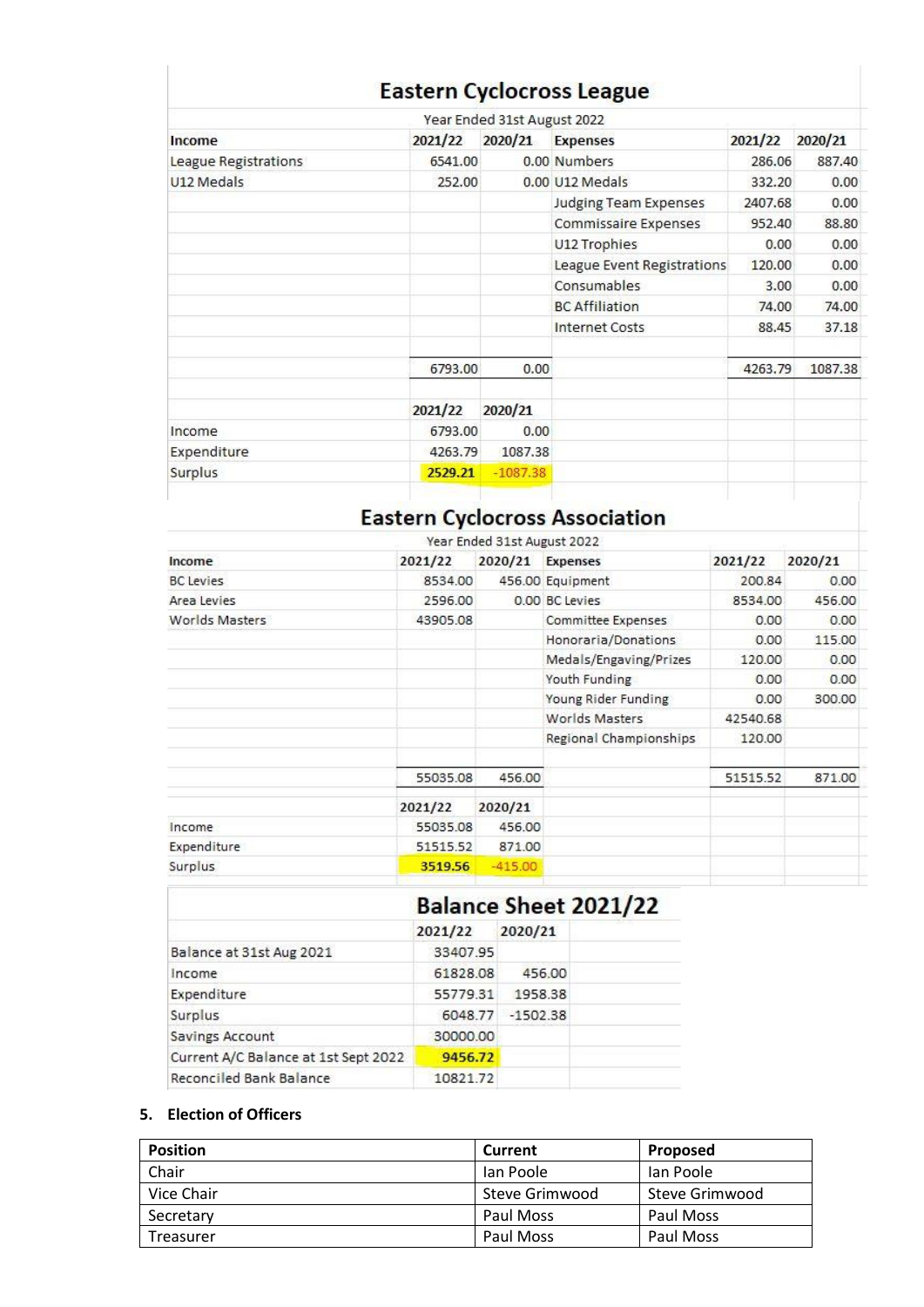| Events Co-ordinator                       | lan Poole        | lan Poole        |
|-------------------------------------------|------------------|------------------|
| League Co-ordinator                       | Dave Copland     | Dave Copland     |
| <b>Rider Representatives</b>              |                  |                  |
| 1 male                                    | Lee Rowling      | Lee Rowling      |
| 1 female                                  | Jo Newstead      | Jo Newstead      |
| Coaching & Rider Development Co-ordinator | Mark Wyer        | Mark Wyer        |
| <b>Committee Members</b>                  | Pete Whelan      | Pete Whelan      |
|                                           | Daniel Doncaster | Daniel Doncaster |
|                                           | Jo Denny         | Jo Denny         |
|                                           | Vacant           | Vacant           |
|                                           | Vacant           | Vacant           |

Elected en-bloc. Proposed Kevin Barker, Seconded Peter Golding

# **6. Coaching and Development Officer Report**

I am assisted in this work by the Coaching and Development Workgroup that meets online 3 or 4 times a year. My thanks to them for their time. We are indebted to the Beastway/Tour of the Cornfields team for their financial support of the Contenders and Women and Girls coaching sessions.

Youth Development will remain a big priority over the coming year. The pandemic has hit the numbers in the Youth and Under 12 categories the hardest. In the 2019 – 20 season we had an average of 55 youth riders per event and in 2021-22 it was down to 36.5. There was a similar picture for the Under 12's where in 2019-20 it was 60 and down to 41 in the season just gone.

We ran the following projects during the season which we hope will contribute to halting the decline in youth numbers and increase the number of women competing.

Muddy Monsters Series (Under 16's entry level racing)

We resurrected the Herts and Beds Muddy Monsters Series with 7 rounds being run. Over 150 different riders aged Under 14, most of whom are not league regulars, took part in the series.

We are intending to try and get at least one more series up and running for next season. Women and Girls Development

We ran 1 coaching session and 1 Coaching and Racing day for women and girls. Both of these were very successful with good numbers including novice riders. We intend to run another Coaching and Racing day on the 18th September 2022.

Contenders Youth Coaching

We ran 3 contenders youth coach sessions over the season. These were at Welwyn, Ipswich and Writtle. Unfortunately numbers were low and we will have to consider what to replace these sessions with.

Coach Development

Welwyn Wheelers hosted a Level 2 Cyclo-Cross Coaching Course at Stanborough in February 2022 and 7 new coaches based in the region have passed the qualification. A couple of those have signed themselves up for the new online Planning and Prescription Level 3 award. Mark Wyer is also working on a practical version of the Level 3 award on behalf of British Cycling Coach Education.

Mark Wyer

Coaching and Development Rep

# **7. Proposal to move the women's race to 11:15 and the Vet50 race to 13:45**

I propose that the Women's race time is swapped with the Vet50+ race;ie, it starts at 11:15, and the Vet50+ race starts at 13:45. The idea is that this could encourage more Mums to take part since their race would be soon after the youngsters' races. Additionally, the course would be less cut up and likely to be in better shape for less experienced riders.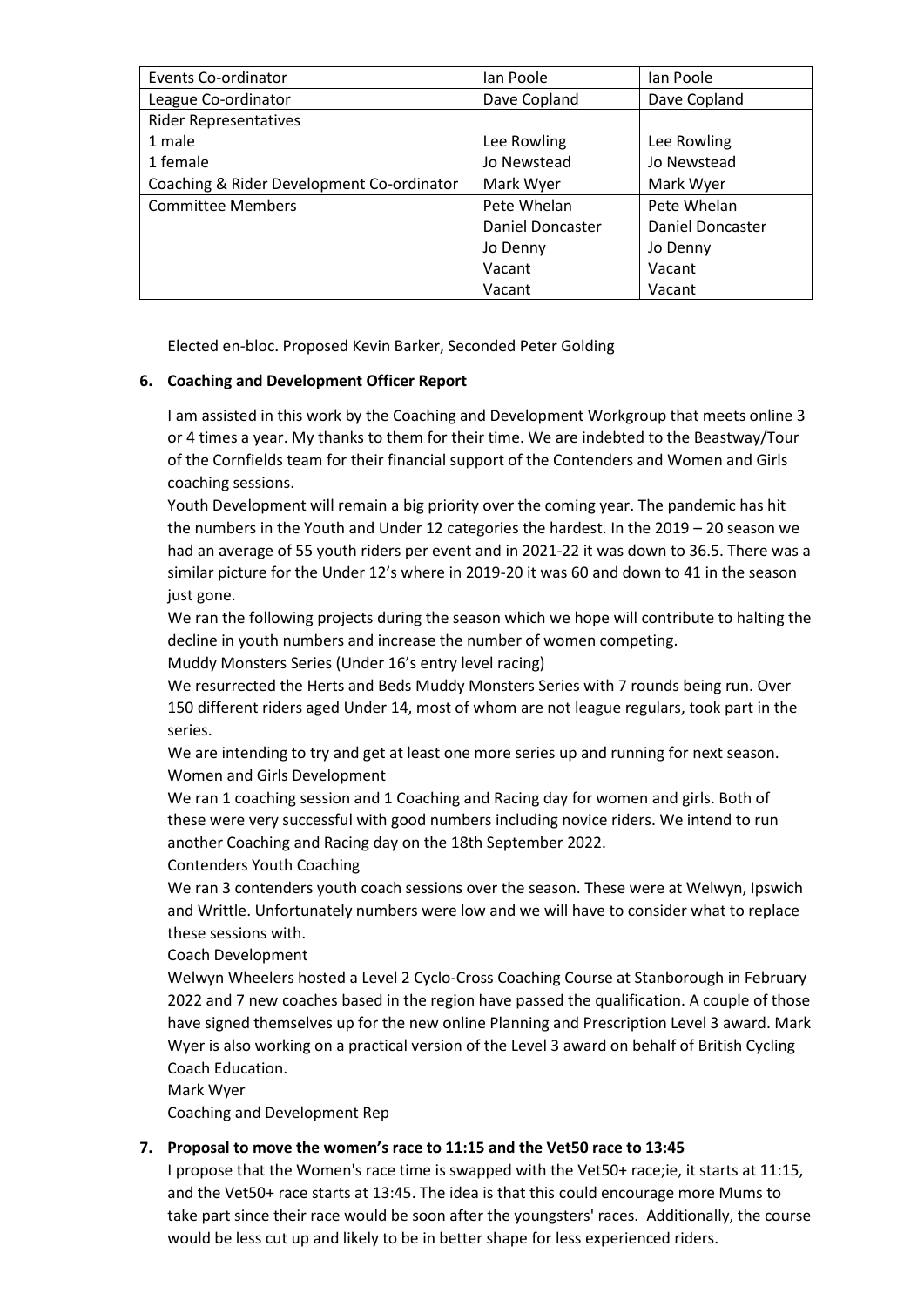Proposed by John Swindells, Seconded by Alison Hogg 37 responses. 29 against (3 female) 8 for (2 female) This proposal will be discussed further at the next committee meeting as the race schedule doesn't require an AGM remit, but the committee will take into account the responses from the various categories to decide whether it is beneficial to move the races.

# **8. Proposal to introduce a rider penalty**

Any participant found to be using foul or abusive language, or, acting in an unsporting manner in any circumstance or context whilst at a league event and where reported too and confirmed by the chief commissaire on the day shall face an automatic fixed penalty league sanction. This shall be communicated to the participant in writing prior to the next event by a League representative.

Penalty - 22/23 Season

1) Removal of any League points gained from the event where the incident took place.

2) Relegation to the back of the starting grid at the next event.

Note -

This specific league rule is a "Fixed Penalty" tool to deal quickly and firmly with unacceptable behaviour at an Eastern League event. The penalty is not dependent on any individual still being present on the day after any such event, nor shall it be subject to appeal, justification or comparisons to other cases. The decision shall be actioned immediately on submission of the Commissaires report to the League Committee and the penalty shall be absolute and final.

# Important note -

This rule is very specifically an Intermediate League sanction able to be actioned immediately and independently upon a decision confirmed by the association. It shall have no bearing or influence on any further actions that may be taken on the day by the Commissaire with respect to the rules of racing and general conduct of the Association and National Governing Body.

Further actions may also include disqualification from the event or any other actions in line with National rules and regulations.

Proposed by Committee

44 responses 42 for 2 against Proposal accepted

# **9. Proposal for committee to consider paying for a part-time development officer**

I propose that the Committee investigates the feasibility of employing a part-time Development Officer to work on increasing the number of events, increasing the diversity of competitors and developing the youth numbers competing. The EC-CA has sufficient funds to employ someone part time for a 3 year project. More detail for the proposal is in the document here -

[>https://docs.google.com/document/d/1QAfOX8uXCsXxITCJIIGeFgoCoKMDWM7l/edit?usp=](https://docs.google.com/document/d/1QAfOX8uXCsXxITCJIIGeFgoCoKMDWM7l/edit?usp=sharing&ouid=107375570790633794824&rtpof=true&sd=true) [sharing&ouid=107375570790633794824&rtpof=true&sd=true](https://docs.google.com/document/d/1QAfOX8uXCsXxITCJIIGeFgoCoKMDWM7l/edit?usp=sharing&ouid=107375570790633794824&rtpof=true&sd=true)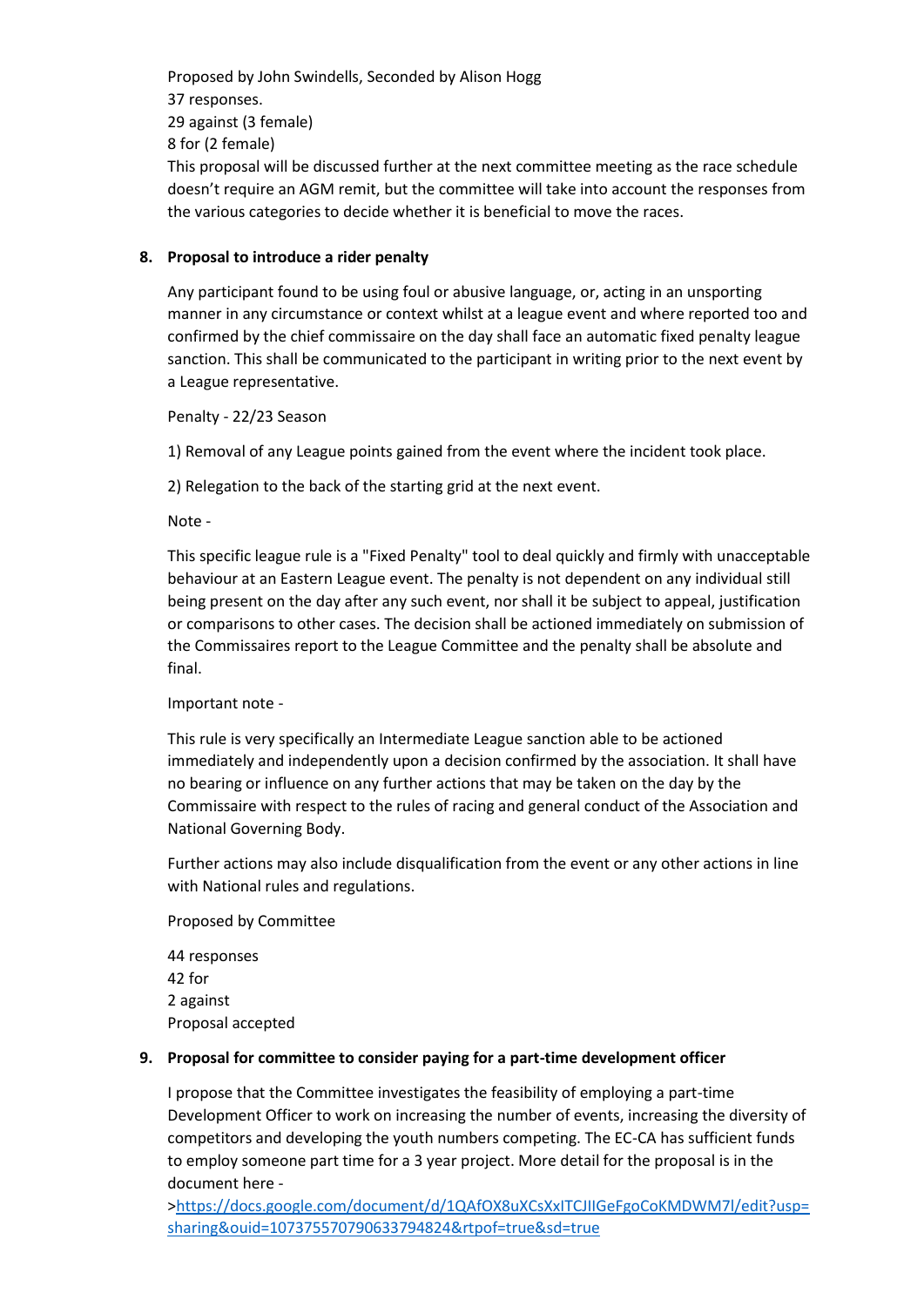#### Proposed by Mark Wyer. Seconded by Committee

44 responses 39 for 5 against Proposal accepted and will be discussed at the next committee meeting

10. Any Other Business

We had four further comments:

# *How are the novice / youth training / coaching events advertised? We lucked upon one for my son with Mark, but unless you know about them you don't know.* Reply sent by League Secretary

I think most sessions are posted on our Facebook page and also as a British Cycling event but both have their flaws, Facebook is easily missed and BC is a bit eclectic in its searching mechanism! There's no doubt that we suffer from a lack of volunteers in the club setups, my own club included.

Have a look at Ian's survey that is posted in his report as that does have a question about coaching sessions. I think we will probably try and pull something together to put on our own website but the issue here is keeping it all up to date and relevant.

There's no easy answer here but with the regional development plan from British Cycling for the Eastern Region we may well be able to pull something a little more co-ordinated together. In general BC are wanting to promote multi discipline coaching rather than pockets of discipline specific sessions

*keep up the good work*. Thank you, we will  $\circledS$ 

#### *run the v40 race at min 40m + and avoid races that are 39m or less*.

Commissaires always try their best to run races to 40 minutes but where schedules are tight this is not always possible. The number of laps is set early in the race and sometimes leading riders can push the pace that bit further and mean that a race that would have finished on the 40m mark is now one or two minutes under. We can't just add another lap partway through the race. Of the 11 races 6 were under 40 minutes for the winner, those being WSW (37:41), Neil Pears (38:29), Diss (35:10), Regionals (39:27) and Iceni (38:59). The schedule is quite tight between the 40+ race and the women race and then the open race which must finish in daylight. If the winner crosses the line at 37 minutes an extra lap would mean around 43-45 minutes depending on lap length which would mean a lapped rider could be over 50 minutes. Not an easy one but the commissaires do take all these circumstances into consideration. I guess if you want a longer race, enter the open race!

#### *With the amount being spent on numbers would be league consider investing in chips?* Reply sent by League Secretary.

Unfortunately, you still need numbers for chip timing. Even the very best of chip timing systems require a backup which requires the use of pin on numbers. Numbers are also required to easily identify riders on course and whether they should be there or not! We've considered chip timing a number of times and there are some advantages but most feedback that we've had is that the judging system that we use is far better, quicker and more reliable. In terms of costs a chip timing company would charge ~£2.20 per rider plus £150 setup. Each race would therefore cost around £900 so a season of 10 races would be £9000. We currently spend around £3,500 on the judges expenses so chip timing would be considerably more expensive. If we invested in chip timing equipment ourselves it would mean far less reliance on volunteer judges and far more reliance on one or two people to set up the chip timing system at every race. At the moment we have lots of wonderful volunteers from all over the region that can run the judging system and we have two sets of equipment for the east and west of the region. With chip timing this wouldn't be possible so